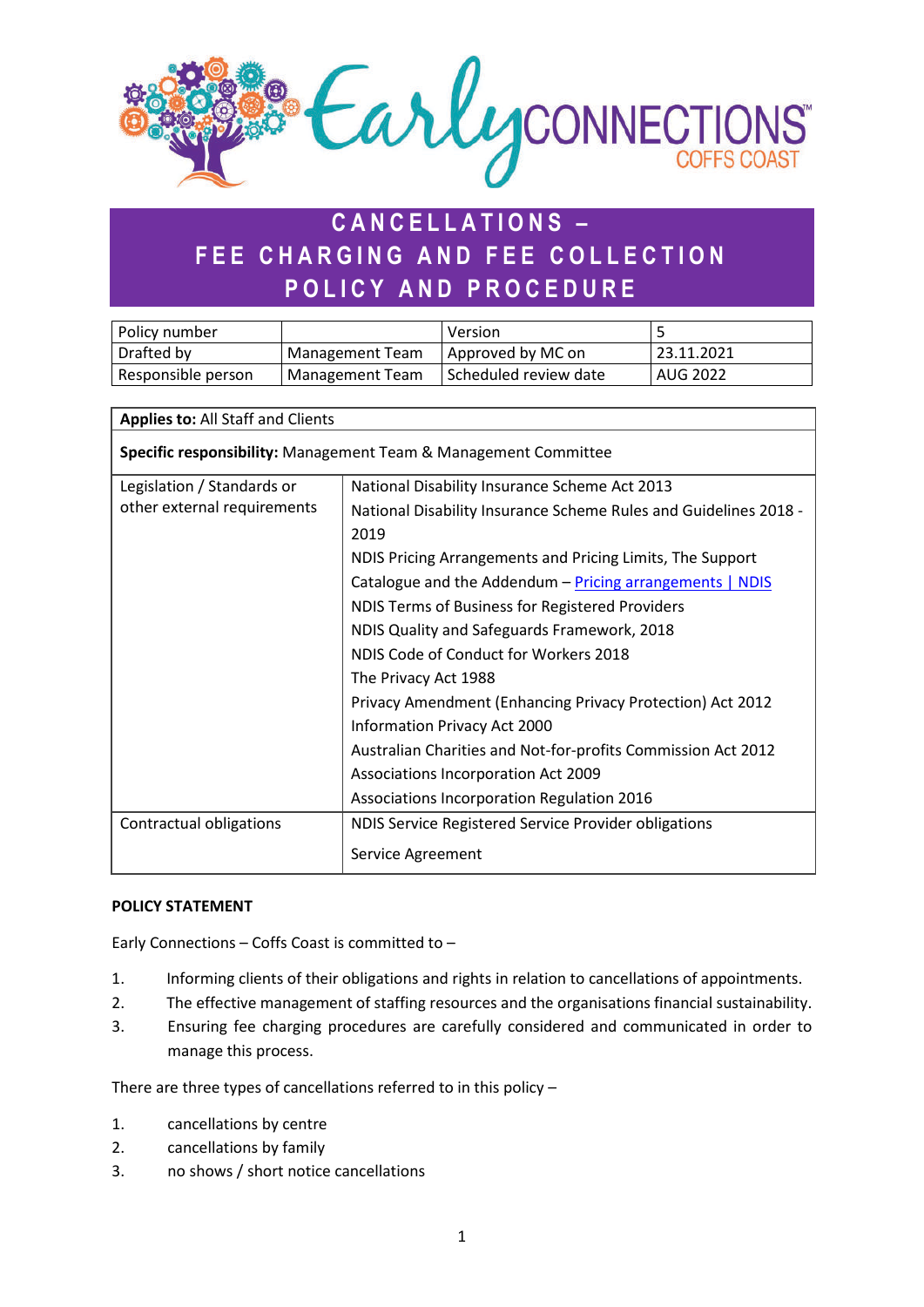

To ensure the financial sustainability of the Organisation, fees need to be collected from client families when supports are delivered. If a family develops a pattern of cancellations / or no-shows, this may place the Organisation in a position where we are no longer able to offer supports.

There is provision in the [Pricing arrangements | NDIS](https://www.ndis.gov.au/providers/pricing-arrangements#ndis-price-guide-2020-21-effective-1-july-2020) for charging when participants make shortnotice cancellations or are a no-show for scheduled appointments. *"Where a provider has a Short Notice Cancellation (or no show) they are able to claim 100% of the agreed fee associated with the activity from the participant's plan, subject to this Price Guide and the terms of the service agreement with the participant. "* 

The NDIA have advised that providers can charge cancellation fees directly to participants, provided the arrangement is detailed in the Service Agreement between the participant and provider.

#### **SCOPE**

This policy applies to fees for services / supports provided under the National Disability Insurance Scheme (NDIS).

- Fees and charges are set out in the *Service Agreement* between *Early Connections Coffs Coast* and the client family.
- *Early Connections Coffs Coast* publishes a schedule of fees (*Schedule of Supports* document) for services in line with the prices which can be claimed under NDIS.
- *Early Connections Coffs Coast* further reserves the right to charge the client family for some costs related to cancellations over and above the participant's NDIS package, including travel costs.
- Where a quote for a service is requested by the National Disability Insurance Agency (NDIA), *Early Connections – Coffs Coast* will develop one based on the actual cost of delivering the service, including organisational on-costs.
- *Early Connections Coffs Coast* will seek payment for supports and services in accordance with the relevant source indicated in the *Early Connections – Coffs Coast* Service Agreement with each client family, i.e. NDIA, Plan Manager, or the individual where they are selfmanaging their funding package, or the individual where services have been agreed to above the funding included in the NDIS package (e.g.: travel fees over travel limits / annual limit / fees for services which have been cancelled late).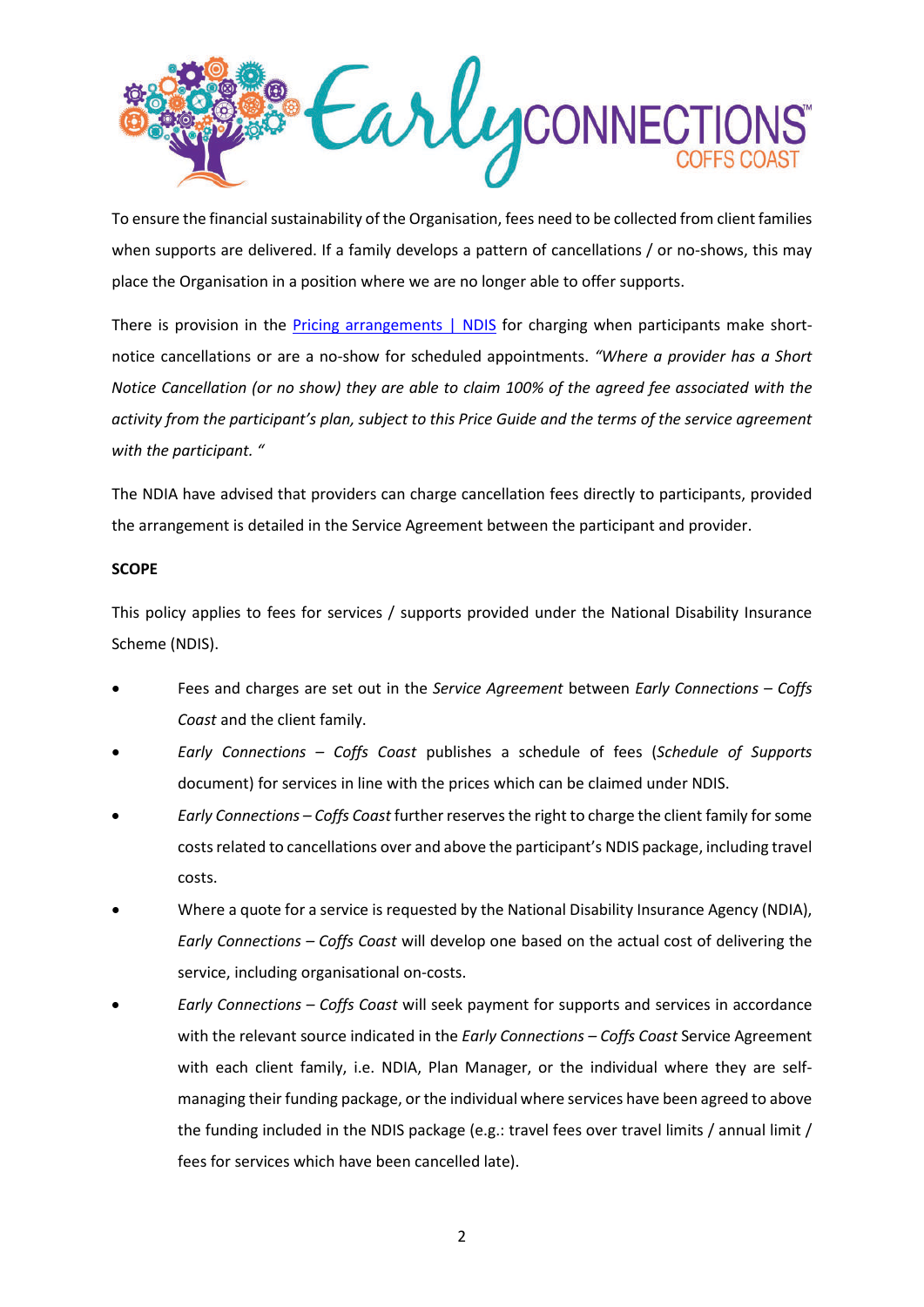

- *Early Connections Coffs Coast* may implement changes to fees, or increases to fees as set by the NDIA, as they occur throughout the year. Early Connections – Coffs Coast will always refer to the new price guide to determine if fees will increase.
- All client families will be notified in advance via email of any pending fee increases. Comments and feedback from families will be requested prior to the increasing of fees.

#### **FEES FOR TRAVEL TO PROVIDE THERAPY SUPPORTS**

The [Pricing arrangements | NDIS](https://www.ndis.gov.au/providers/pricing-arrangements#ndis-price-guide-2020-21-effective-1-july-2020) states that *– providers can only claim from a participant's plan for travel costs in respect of the delivery of a support item if all of the following conditions are met:*

- *this NDIS Pricing Arrangements and Price Limits indicates that providers can claim for Provider Travel in respect of that support item; and*
- *the proposed charges for the activities comply with this NDIS Pricing Arrangements and Price Limits and*
- *the activities are part of delivering a specific disability support item to that participant; and the support is delivered directly (face-to-face) to the participant; and the provider explains the activities to the participant, including why they represent the best use of the participant's funds (that is, the provider explains the value of these activities to the participant); and*
- *the provider has the agreement of the participant in advance (that is, the Agreement between the participant and provider should specify the travel costs that can be claimed); and*
- *the provider is required to pay the worker delivering the support for the time they spent travelling as a result of the agreement under which the worker is employed; or the provider is a sole trader and is travelling from their usual place of work to or from the participant, or between participants.*

#### **Provider Travel - Labour Costs (Time)**

*Where a provider claims for travel time in respect of a support then the maximum amount of travel time that they can claim for the time spent travelling to each participant (for each eligible worker) is 30 minutes in MMM1-3 areas and 60 minutes in MMM4-5 areas. (Note the relevant MMM classification is the classification of the area where the participant is when the support is delivered.) In addition to the above travel, capacity-building providers who are permitted to claim for provider travel in respect of a support item can also claim for the time spent travelling from the last participant*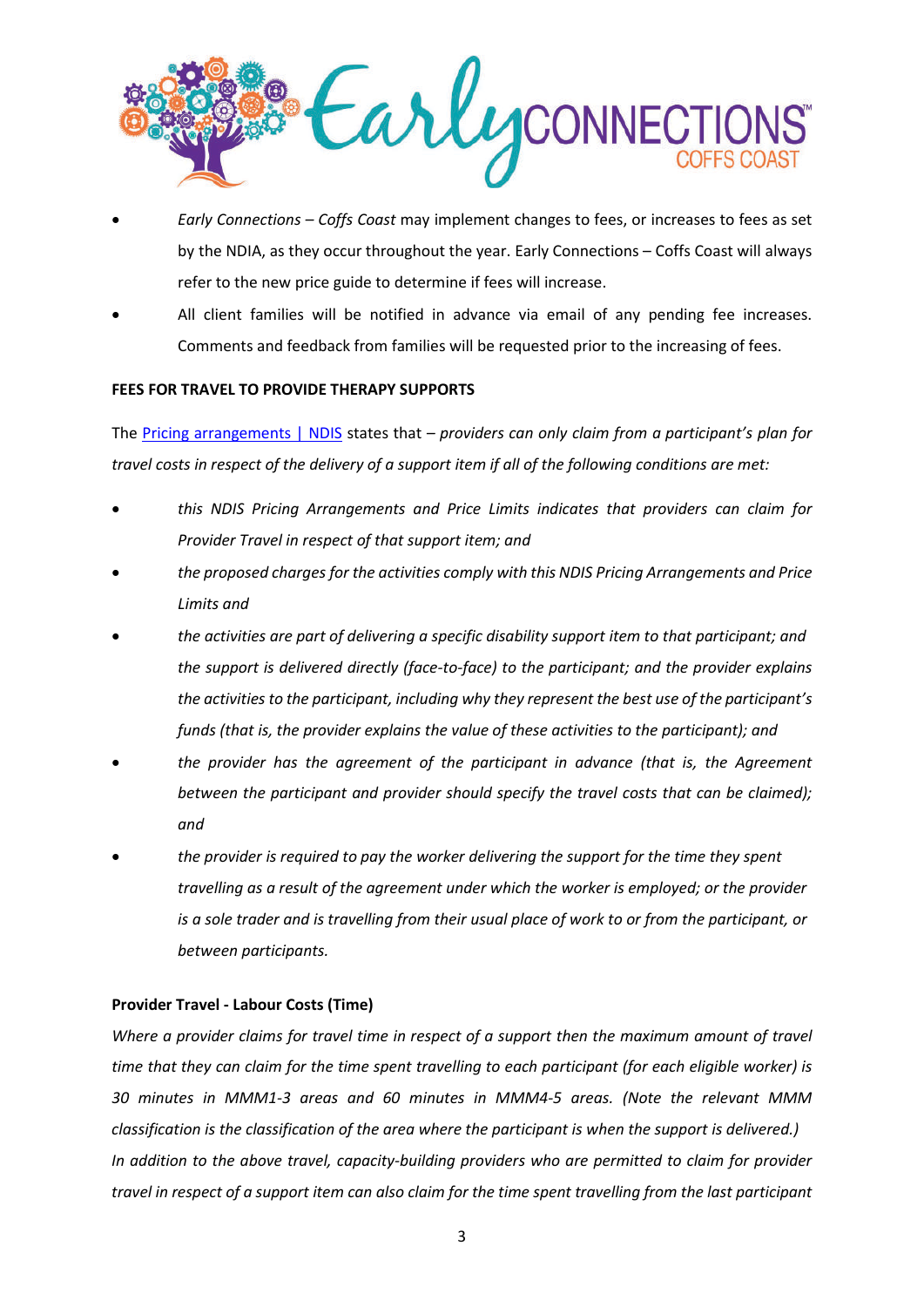

*to their usual place of work. The maximum amount of travel time that they can claim for the time spent on return travel (for each eligible worker) is 30 minutes in MMM1-3 areas and 60 minutes in MMM4- 5 areas. (Note the relevant MMM classification is the classification of the area where the participant is when the support is delivered.)*

*Where a worker is travelling to provide services to more than one participant in a 'region' then the provider should apportion that travel time (including the return journey where applicable) between the participants, with the agreement of each participant in advance.*

*Claims for travel in respect of a support must be made separately to the claim for the primary support (the support for which the travel is necessary) using the same line item as the primary support and the "Provider Travel" option in the myplace portal. When claiming for travel in respect of a support, a provider should use the same hourly rate as they have agreed with the participant for the primary support (or a lower hourly rate for the travel if that is what they have agreed with the participant) in calculating the claimable travel cost.*

#### **Provider Travel - Non-Labour Costs**

*If a provider incurs costs, in addition to the cost of a worker's time, when travelling to deliver Face-to-Face supports to a participant (such as road tolls, parking fees and the running costs of the vehicle), they may negotiate with the participant for them to make a reasonable contribution towards these costs. The NDIA considers that the following would be reasonable contributions:*

- *up to \$0.85 a kilometre for a vehicle that is not modified for accessibility; and*
- *other forms of transport or associated costs up to the full amount, such as road tolls, parking, public transport fares.*

*Claims can only be made for the non-labour costs associated with provider travel in respect of a support where the rules governing provider travel allow a claim for provider travel time to be made.*

*Claims for the non-labour costs of provider travel in respect of a support must be made separately to the claim for the primary support (the support for which the travel is necessary) and for the travel time*  associated with the provider travel. The non-labour costs should be claimed against the relevant *"Provider Travel - non-labour costs" support item as indicated in this NDIS Pricing Arrangements and Price Limits. " (NDIS Pricing Arrangements and Price Limits 2021-22 Version 1.2 (published 7/09/2021) Page 19)*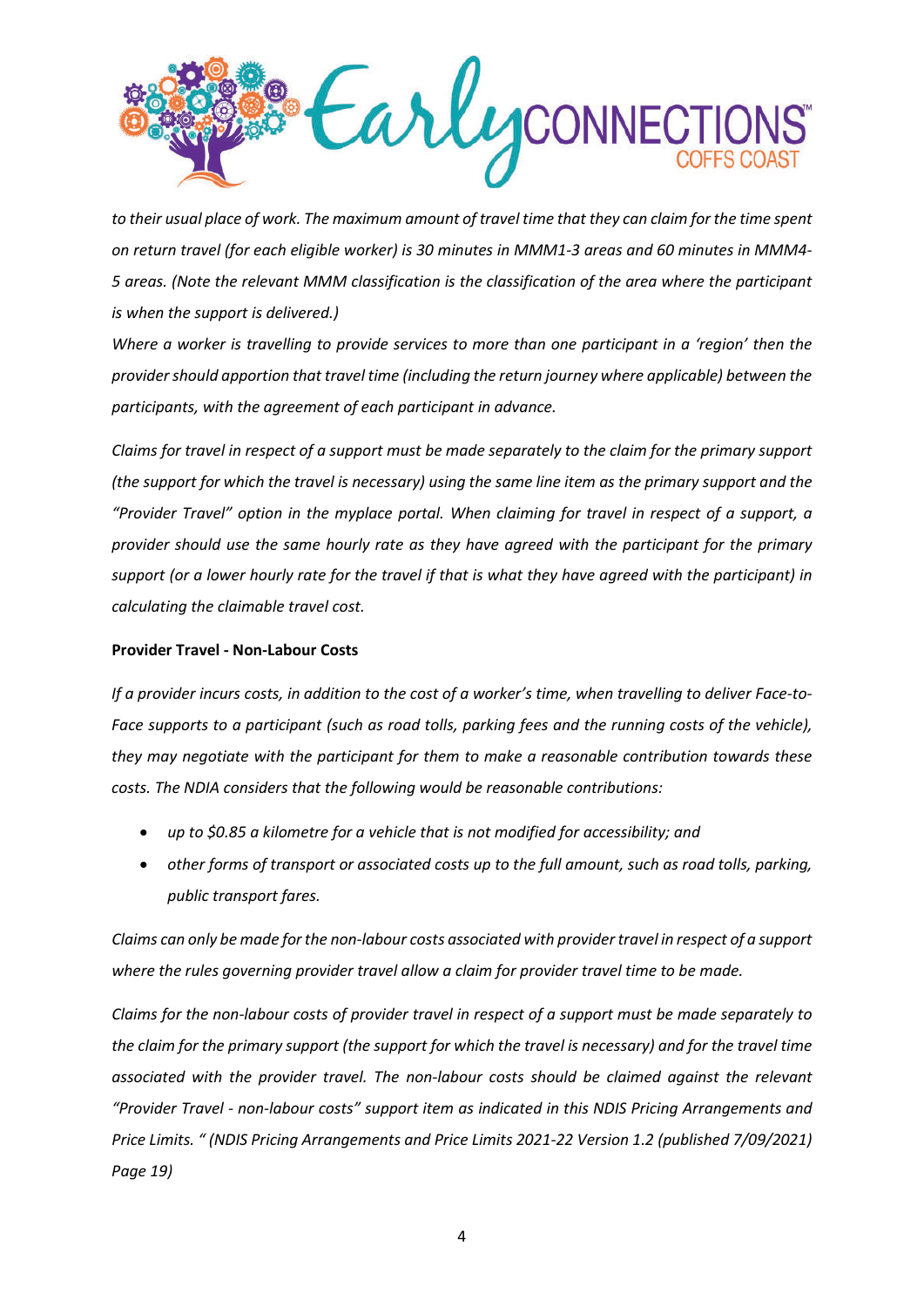

#### **PROCEDURES –**

On enrolment with Early Connections – Coffs Coast a Service Agreement (including a Schedule of Supports) is negotiated and signed by both parties outlining the roles and responsibilities of the service provider and the child's family. This includes the following statement in regard to cancellations of appointments:

#### **"CHANGES TO SUPPORTS / NO SHOW / CANCELLATIONS"**

In the event that either Party needs to make alterations to agreed supports or the manner in which supports are delivered, the party requesting the changes needs to give appropriate notice:

- For minor support changes such as a change to location for appointment, the participant must notify the service prior to 3pm the day before the appointment.
- For major changes such as changes to service delivery a minimum of 2 weeks' notice is requested,
- For changes to the day and time of scheduled appointments, notice is required by 3pm the day before the appointment,
- Where participants fail to present / cancel appointment (no show / fail to attend / cancel without appropriate notification – being cancellations after 3pm the day before appointment, Early Connections – Coffs Coast will charge a cancellation fee of up to a maximum 100% of that appointment fee within the period of the Service Agreement- as per [Pricing arrangements | NDIS](https://www.ndis.gov.au/providers/pricing-arrangements#ndis-price-guide-2020-21-effective-1-july-2020)

When EC-CC cancels appointments, alternative supports will be offered where possible in an attempt to minimise disruptions for participants. For example, another member of the child's team may be offered to take the appointment, or an offer of production of resources/reports etc. may be made in place of the appointment.

Should changes to supports become frequent, either or both parties may request a review of the Service Agreement, with any changes being in writing, signed and dated by both parties. Consistent and unreasonable frequency of cancellations or changes to supports may result in the suspension of supports.

Confirmation of appointments is required AND confirmation of no-attendance is required. Both can be done in the following ways –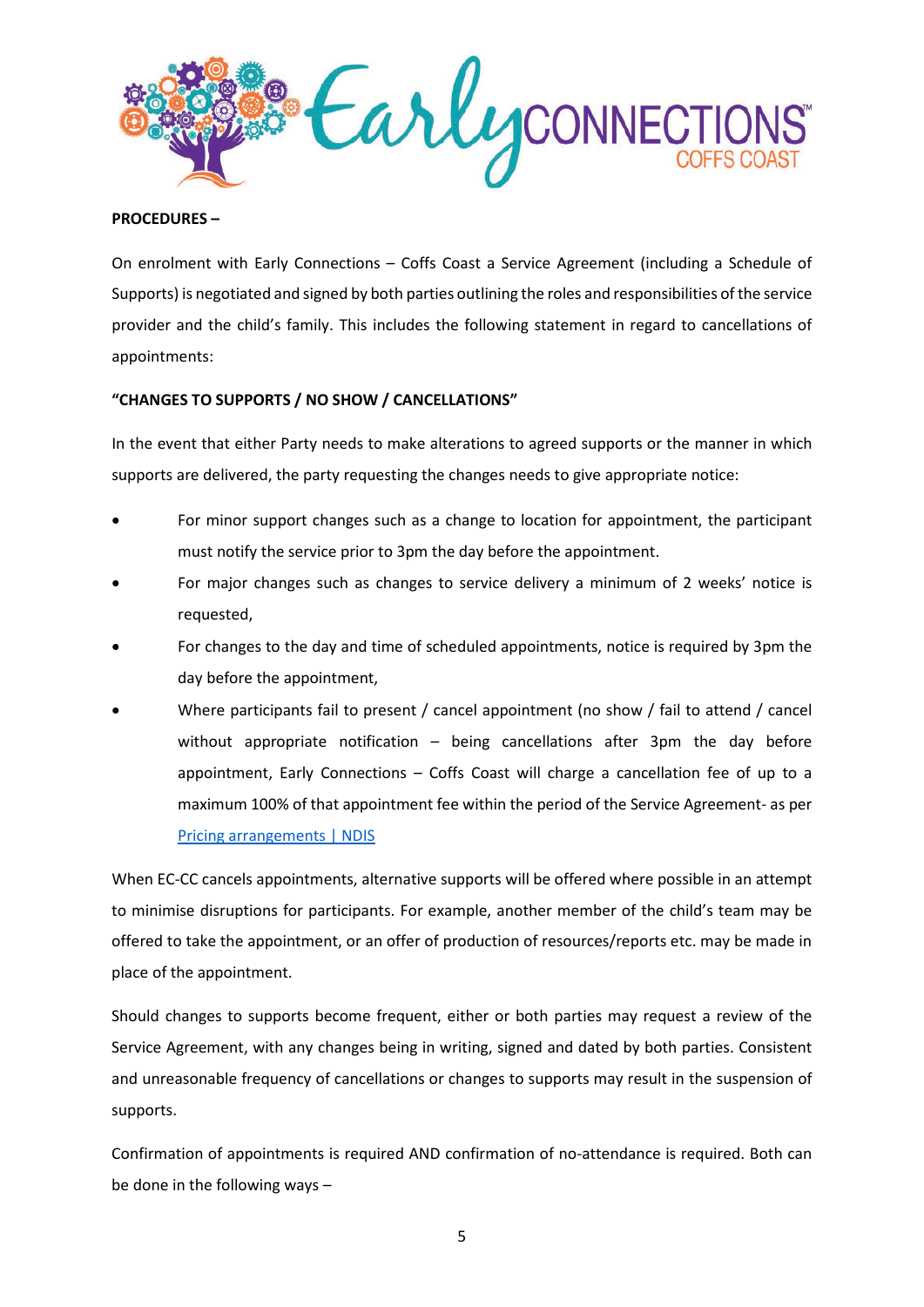

- Responding **Yes or No** to SMS reminders (scheduled and sent approx. 8am the day before appointment).
- **NOTE:** Last minute appointments i.e., Appointments that are booked a day before will not receive a text msg confirmation
- **NOTE** a 'No' response must be provided prior to 3pm the day before appointment to avoid a cancellation charge.
- The Early Connections Coffs Coast Inc. team are contactable between the hours of 8am and 4.00pm. A message can also be left on the answering machine if no-one is available to take your call.
- Email[: bookings@earlyconnections-coffscoast.org.au](mailto:bookings@earlyconnections-coffscoast.org.au)
- Ph: (02) 6652 8080

It is the responsibility of the client family to notify the Early Connections – Coffs Coast team member if the child is unable to attend an appointment. This is applicable for ALL appointment types:

- Home visits
- Preschool / Child Care / School visits
- Early Connections centre-based sessions
- "Tele" Therapy sessions e.g., Skype, FaceTime, phone consultations.
- Scheduled meetings

A record of all cancellations will be made by the Early Connections – Coffs Coast team in the child's CRM file (Echidna).

Early Connections – Coffs Coast management will use their discretion in determining whether *No-Show appointments* will or will not be charged. For example, in extenuating circumstances it may be determined that this fee should be waived.

Itemised Invoices / Statements will detail the fee charged (at 100% of the usual appointment rate). Where the client family fails to attend, in excess of six hours, the Service Agreement may be discussed, and continuation of service may be renegotiated (or ceased) with the client family. See "Suspension of Supports" statement in Service Agreement.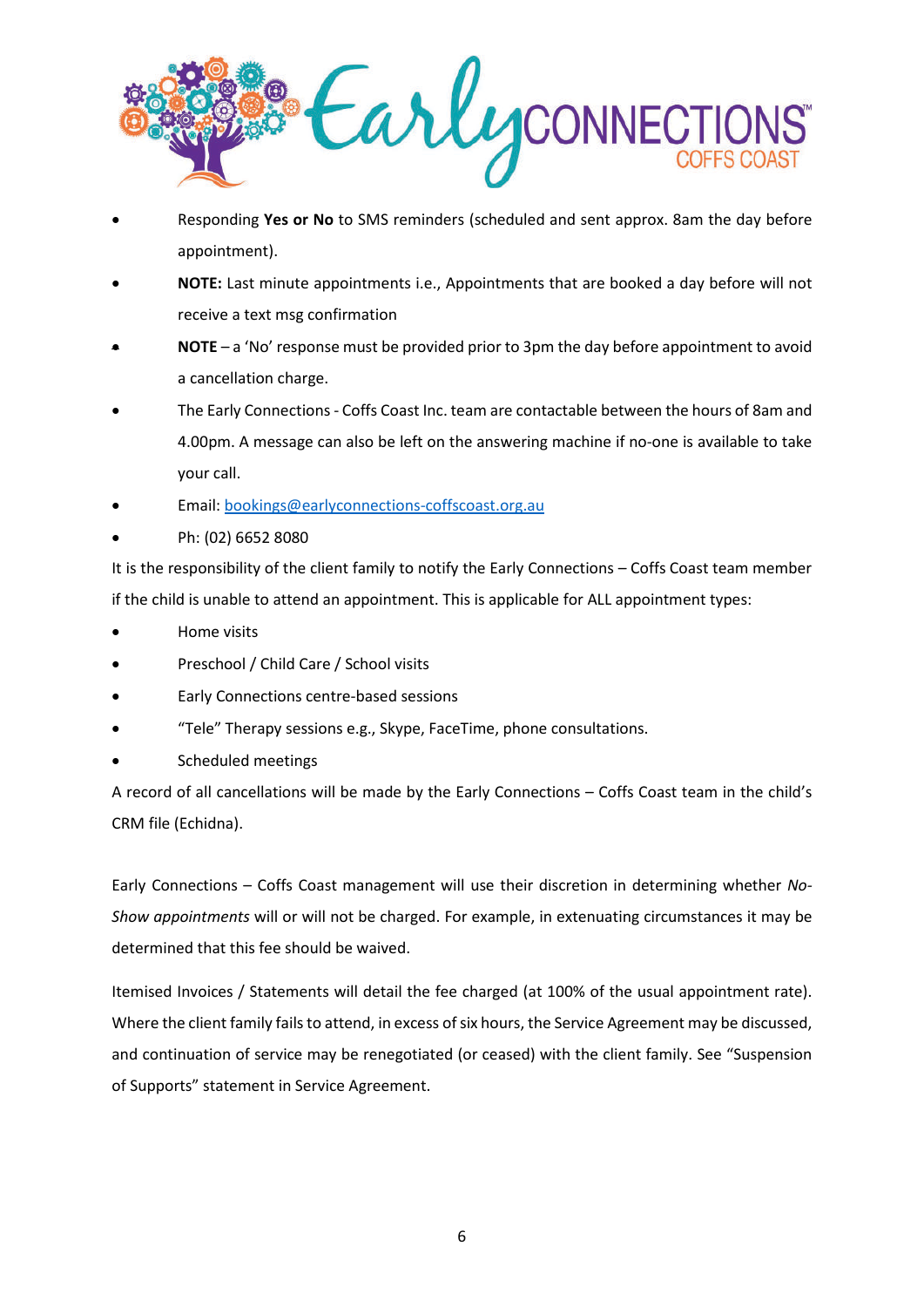

All disputes in relation to charges for Short Notice Cancellation appointments are to be directed to the Program Manager and will be promptly responded to. The "Managing Complaints" process will be adhered to where applicable.

**NOTE**: Whilst the price guide allows billable cancellations for cancellations made within a 2-day time frame, our organisation understands the complexities of family life and are committed to maintaining our previous agreement of charging only for cancellations after 3pm the day prior to appointments.

## **FEE COLLECTION –**

- Early Connections Coffs Coast will seek payment for services and supports provided at each appointment after the parent/carer has signed a Service Agreement and a Schedule of Supports.
- All client families will receive a tax invoice for supports and services delivered via email. Tax invoices will be emailed weekly.
- All tax invoices must be paid within 3 5 working days.
- All payment should be made by EFT as described on the Tax Invoice.
- If payment is not received within 5 days of the date of the tax invoice, the client family will receive a reminder email / letter requesting payment is received within 3 working days.
- If payment is still not received, a Letter of Demand will be sent to the client family. At this time suspension or cancellation of the Service Agreement may be considered.
- Early Connections Coffs Coast reserves the right to take legal action to recover outstanding fees. All services and supports from Early Connections – Coffs Coast may be cancelled or suspended if this policy is not adhered to.
- All accounts that are unpaid will be forwarded to the NDIS for further action.

# **DOCUMENTATION**

| Documents related to this policy    |                    |                                  |                                                  |                 |  |
|-------------------------------------|--------------------|----------------------------------|--------------------------------------------------|-----------------|--|
| Related policies                    |                    |                                  | <b>Complaints Handling Policy and Procedure</b>  |                 |  |
|                                     |                    |                                  | Case Management - Service Plan Policy            |                 |  |
| keeping<br>Forms,<br>record<br>or   | other              | $\overline{\phantom{a}}$         | Service Agreement signed by both parties         |                 |  |
| organisational documents            |                    |                                  | Signed quote outlining agreed services and cost. |                 |  |
|                                     |                    |                                  | (Schedule of Supports)                           |                 |  |
| Reviewing and approving this policy |                    |                                  |                                                  |                 |  |
| <b>Frequency</b>                    | Person responsible |                                  |                                                  | <b>Approval</b> |  |
| Annually                            |                    | Manager and Management Committee |                                                  | Management      |  |
|                                     |                    |                                  |                                                  | Committee       |  |